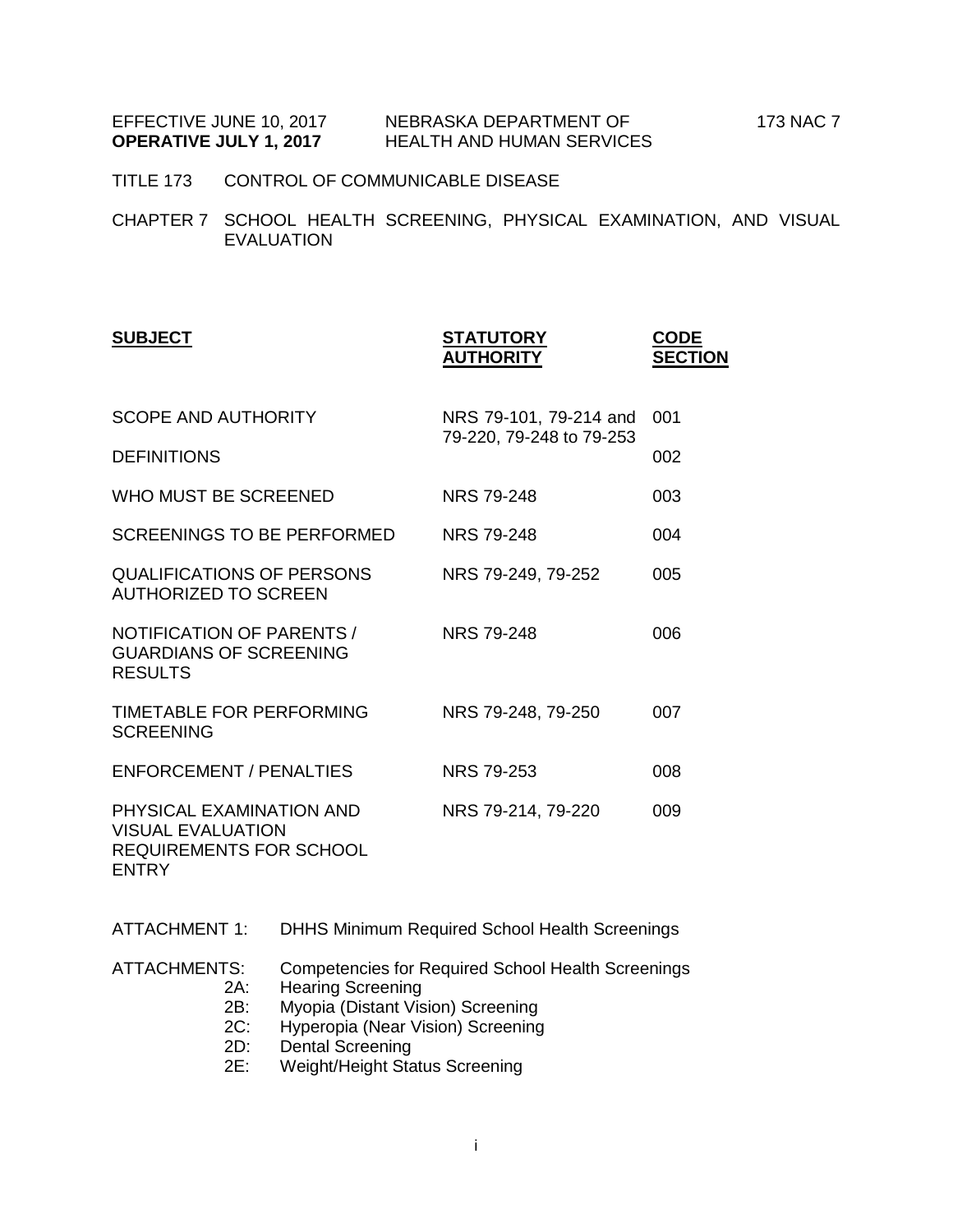#### TITLE 173 CONTROL OF COMMUNICABLE DISEASE

### CHAPTER 7 SCHOOL HEALTH SCREENING, PHYSICAL EXAMINATION AND VISUAL EVALUATION

#### 7-001 SCOPE AND AUTHORITY

7-001.01 Statutory Authority: This chapter is adopted pursuant to Neb. Rev. Stat. §§ 79-214, 79-220, and 79-248 to 79-253.

7-001.02 Scope: These regulations apply to every public school district in Nebraska and students under their jurisdiction. This includes children aged 3-5 years enrolled in early childhood education or early childhood special education programs as defined in Title 92 Nebraska Administrative Code, Chapters 11 and Chapter 51 respectively. These regulations become operative July 1, 2017.

7-001.03 Role of School Boards: Neb. Rev. Stat. § 79-251 states the boards of education and school boards of the school districts of the state shall enforce the provisions of Neb. Rev. Stat. §§ 79-248 to 79-253.

Neb. Rev. Stat. § 79-252 states that school district boards of education or school boards may employ licensed physicians to conduct screening in lieu of conducting screening.

Neb. Rev. Stat. § 79-214 states that the school board of any school district shall require evidence of a physical examination and visual evaluation for those students in applicable grades.

#### 7-001.04 Role of the Department of Health and Human Services (DHHS)

7-001.04A Neb. Rev. Stat. § 79-248 identifies the prescriptive role of the Department of Health and Human Services in identifying conditions for which to screen the school-aged population. Neb. Rev. Stat. § 79-249 provides the statutory authority to the Department of Health and Human Services to promulgate these rules and regulations. DHHS is to prescribe the schedule for minimum required school health screenings, which shall be based on current medical and public health practice, and to define the qualifications of the person or persons authorized to conduct required screenings.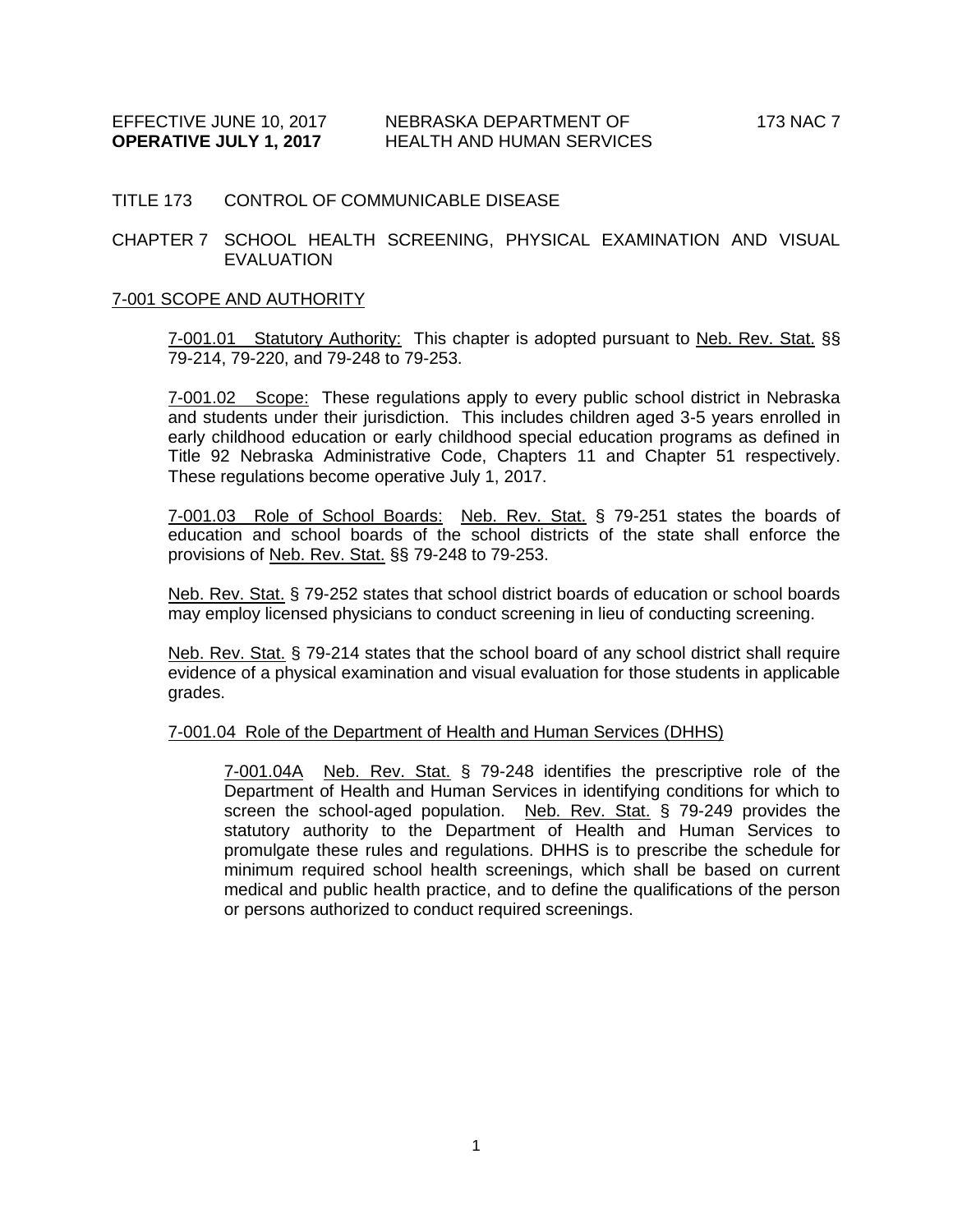7-001.04B Pursuant to Neb. Rev. Stat. § 79-249, the School Health Program in the DHHS Division of Public Health provides the School Health Guidelines for Nebraska schools; makes available useful materials to assist schools to implement school health screening programs; and makes available methods for gathering, analyzing, and utilizing data obtained that do not violate any privacy laws.

7-001.05 Purpose of Screening: The purpose of screening is to identify those students needing further evaluation or assistance in the areas screened. A health screening or health inspection is not diagnostic.

7-001.06 Role of Schools: The role of the school in these regulations is to make available required health screening services and carry out compliance activities as described. It is not the role of the school to be a medical provider. Parents/guardians are to be notified of the screening result if the student is found to need further evaluation, as determined by a qualified screener and comparison of individual data with an objective standard. The cost of such evaluation shall be borne by the parent or guardian of the student.

### 7-002 DEFINITIONS

Health Inspection: Neb. Rev. Stat. §§ 79-248 through 79-253 refer to health inspections conducted at school. For the purposes of these regulations, the term "health screening" shall be used synonymously and interchangeably with the phrase "health inspection."

Health Screening: Collection of individual-level basic subjective and objective data from observations and interviews. The task includes the recording and reporting of the collected data.

Health screening *does* include: inspection, accurate measurement, and comparison of individual measurement with an objective standard in order to identify the individual student whose parent is to be notified of the need for further evaluation.

Health screening does *not* include: assessment, judgment based on the knowledge base of a regulated health profession, diagnosis, evaluation, examination, investigation, interpretation, treatment, or management of any health condition.

Health screening is not a regulated act reserved for the licensed health professions.

### 7-003 WHO MUST BE SCREENED

7-003.01 Minimum Required School Health Screening Schedule: The Department prescribes a schedule for screenings based on current medical and public health practice. The schedule is incorporated in these regulations by this reference, as Attachment 1. Parents/guardians will be notified that screenings will take place.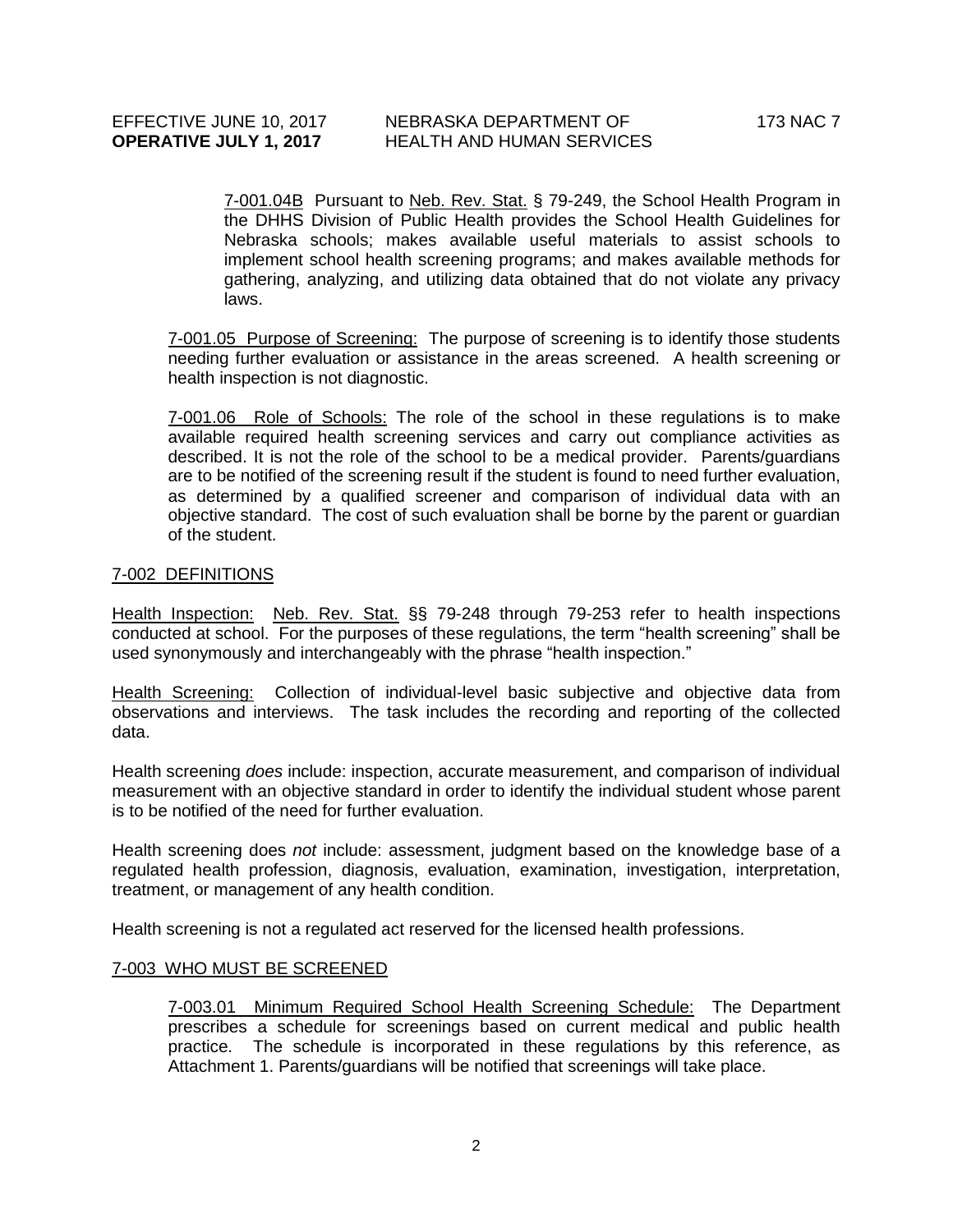7-003.02 Exception: A child is not required to submit to a school health screening set forth in 7-004 if the child's parent or guardian provides school authorities with a written statement as follows:

7-003.02A For hearing, vision, and/or dental screenings: the statement must (1) attest that the child underwent the required screening within the last six months; and (2) be signed by a physician, physician assistant, or advanced practice registered nurse-nurse practitioner practicing under and in accordance with his or her respective credentialing act, or other qualified provider as identified in 7- 005.01C2 of these regulations

7-003.02B For height and weight measurement: the statement must object to such screening, be signed and dated by the parent or guardian, and be submitted before the screening is conducted. A statement submitted under this section is valid for the school year in which it is submitted; a new statement must be submitted each time such screening is required by these regulations.

7-003.03 Children with Special Health Care Needs: The student with special health care needs who cannot be screened by usual methods at school must not be excluded or overlooked by the school health screening program.

#### 7-004 SCREENINGS TO BE PERFORMED

7-004.01 Students in Nebraska schools must be screened periodically for vision, hearing, and dental health. In addition, the Department of Health and Human Services prescribes height and weight measurement for the purpose of monitoring weight/height status at intervals for all students. The DHHS Minimum Required Health Screening schedule is shown in Attachment 1. Attachments 2A through 2E, incorporated herein by reference, contain the Competencies for each required screening. Additional resources on school health screening topics are available from the DHHS School Health Program.

7-004.02 Distance vision screening shall be accomplished by measuring a child's vision in each eye separately, using a chart viewed at 20 ft., vision screening machine or photo vision tester, or equivalent. Near vision screening shall be accomplished by using a chart viewed at 20 ft., both eyes together, using 2.5+ diopter lenses, vision screening machine, photo vision tester or equivalent.

7-004.03 Hearing screening shall be accomplished by measuring a child's response to audible tones delivered at 20 decibels, to each ear separately, at 1000 Hz, 2000 Hz, and 4000 Hz.

7-004.04 Dental screening shall be accomplished by inspecting the inner and outer visible surfaces of the teeth for unexplained absence of teeth, obvious decay, holes or deterioration, or severe discoloration, of the surfaces of the teeth.

7-004.05 Height/weight status screening shall be accomplished by the measurement of height and weight.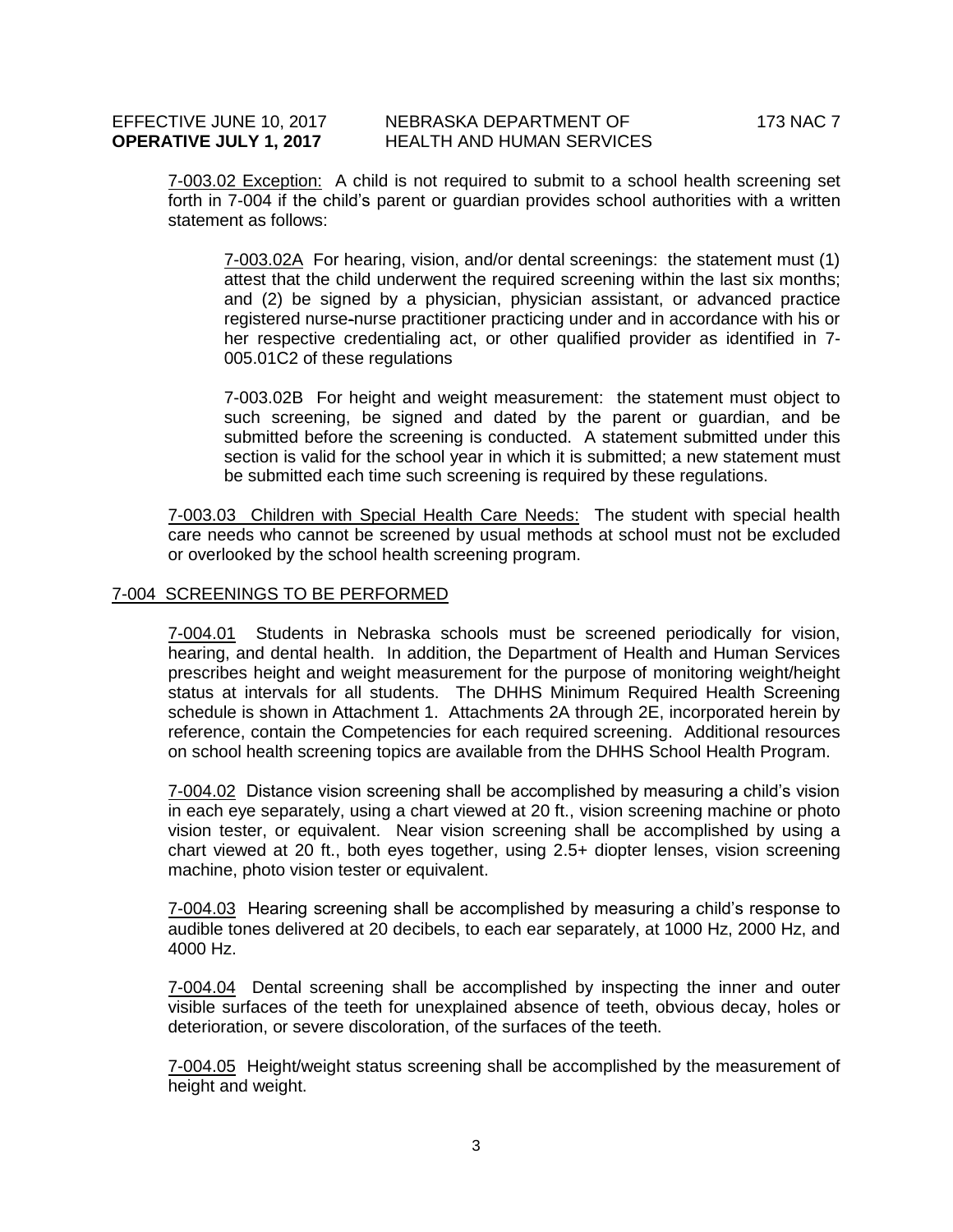#### 7-005 QUALIFICATIONS OF PERSONS AUTHORIZED TO SCREEN

7-005.01 The qualified screener carries out the required screening activity, following the competencies for accurate, reliable measurement as described in 7-004 and found in Attachments 2A through 2E. The qualified screener meets one of the following descriptions:

7-005.01A The screener has been determined competent to perform the screening method by a licensed health care professional within the previous three years. Documentation in writing of such competency determination shall include:

> 7-005.01A1 The name of the individual who successfully completed the competency determination and the date the determination was conducted;

> 7-005.01A2 The type of screening with type(s) of equipment used in the competency determination for the respective screenings; and

> 7-005.01A3 The name and license number of the licensed health professional conducting the competency assessment; OR

7-005.01B The screener will receive direct supervision from a licensed health care professional while screening; OR

7-005.01C Screening is conducted by a licensed health care professional, as follows:

7-005.01C1 A Nebraska-credentialed health care professional registered nurse, licensed practical nurse, advanced practice registered nurse-nurse practitioner, physician assistant, or physician, are authorized to perform health screening at school.

7-005.01C2 Other licensed health professionals authorized to conduct specific screenings in addition to health professionals identified in 7- 005.01C1 are:

Hearing: Audiologists and speech-language pathologists.

Vision: Optometrists.

Dental health: Dentists and dental hygienists.

7-005.02 Record of Persons Qualified to Screen: The school must keep on file for a minimum of three years the name, profession, license number, or written verification of competency in the screening method, for each screener permitted by the school to perform health screening.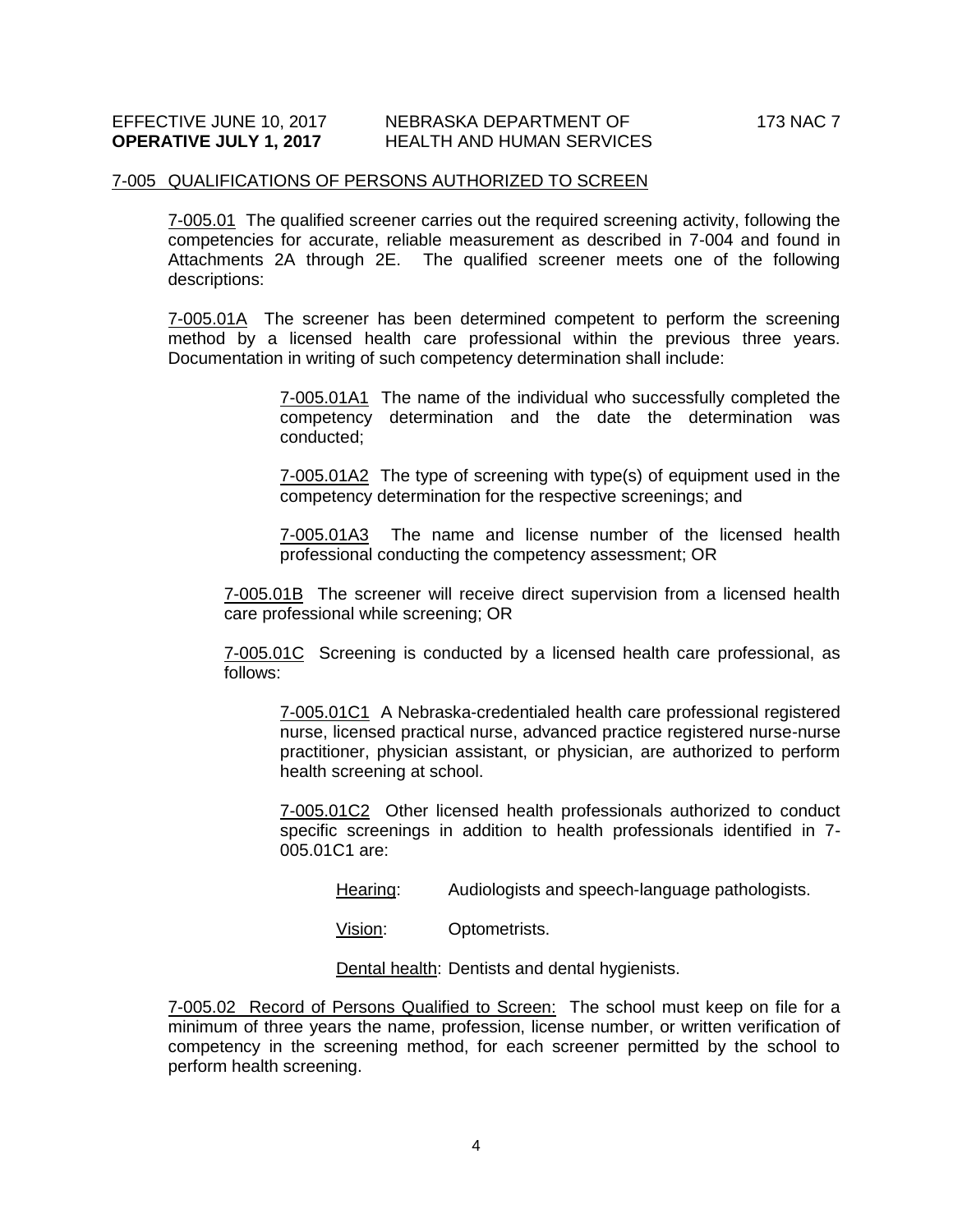7-006 NOTIFICATION OF PARENTS / GUARDIANS OF SCREENING RESULTS: Parents / guardians are to be notified in writing of findings in the school health screening indicating a need for further evaluation, and necessity of professional attendance for the child, in accordance with Neb. Rev. Stat. § 79-248.

#### 7-007 TIMETABLE FOR PERFORMING SCREENING

7-007.01 Annual Screening: During each school year the school district must provide a health screening program for children in attendance as outlined in Attachment 1.

7-007.02 Screening for New Enrollees: As children enter school during the year, health screening must be confirmed upon their entrance to school. If prior screening results corresponding to the schedule in Attachment 1 are not available, the student must be screened as identified in the minimum required schedule.

#### 7-008 ENFORCEMENT / PENALTIES

7-008.01 The boards of education and school boards of the school districts of the state are responsible under Neb. Rev. Stat. § 79-248 for enforcement of the provisions of the school health screening statutes and these regulations.

7-008.02 Any person violating any of the provisions of Neb. Rev. Stat. §§ 79-248 to 79- 252 is guilty of a Class V misdemeanor, as provided in Neb. Rev. Stat. § 79-253.

### 7-009 PHYSICAL EXAMINATION AND VISUAL EVALUATION REQUIREMENTS FOR SCHOOL ENTRY

In accordance with Neb. Rev. Stat. § 79-214, the school board of any school district, before admitting a child, shall require evidence of the following:

7-009.01 Physical Examination Required: Physical examination by a physician, physician assistant, or advanced practice registered nurse-nurse practitioner within the six months prior to the entrance of a child into the beginner grade and the seventh grade, or in the case of a transfer from out of state, to any other grade of the local school, is required. Either a completed, signed, and dated physical exam report, or a printed or typewritten form signed by a qualified examiner indicating that a physical examination was administered on a specific date within the previous six-month period on a specifically named individual, provided to the school by the parent/guardian, constitutes sufficient evidence of compliance.

7-009.02 Visual Evaluation Required: Visual evaluation by a physician, a physician assistant, an advanced practice registered nurse-nurse practitioner, or an optometrist within six months prior to the entrance of a child into the beginner grade or, in the case of transfer from out of state, to any other grade of the local school, is required. The visual evaluation must consist of testing for amblyopia, strabismus, and internal and external eye health, with testing sufficient to determine visual acuity. The visual evaluation report inclusive at a minimum of the specific tests named above, signed and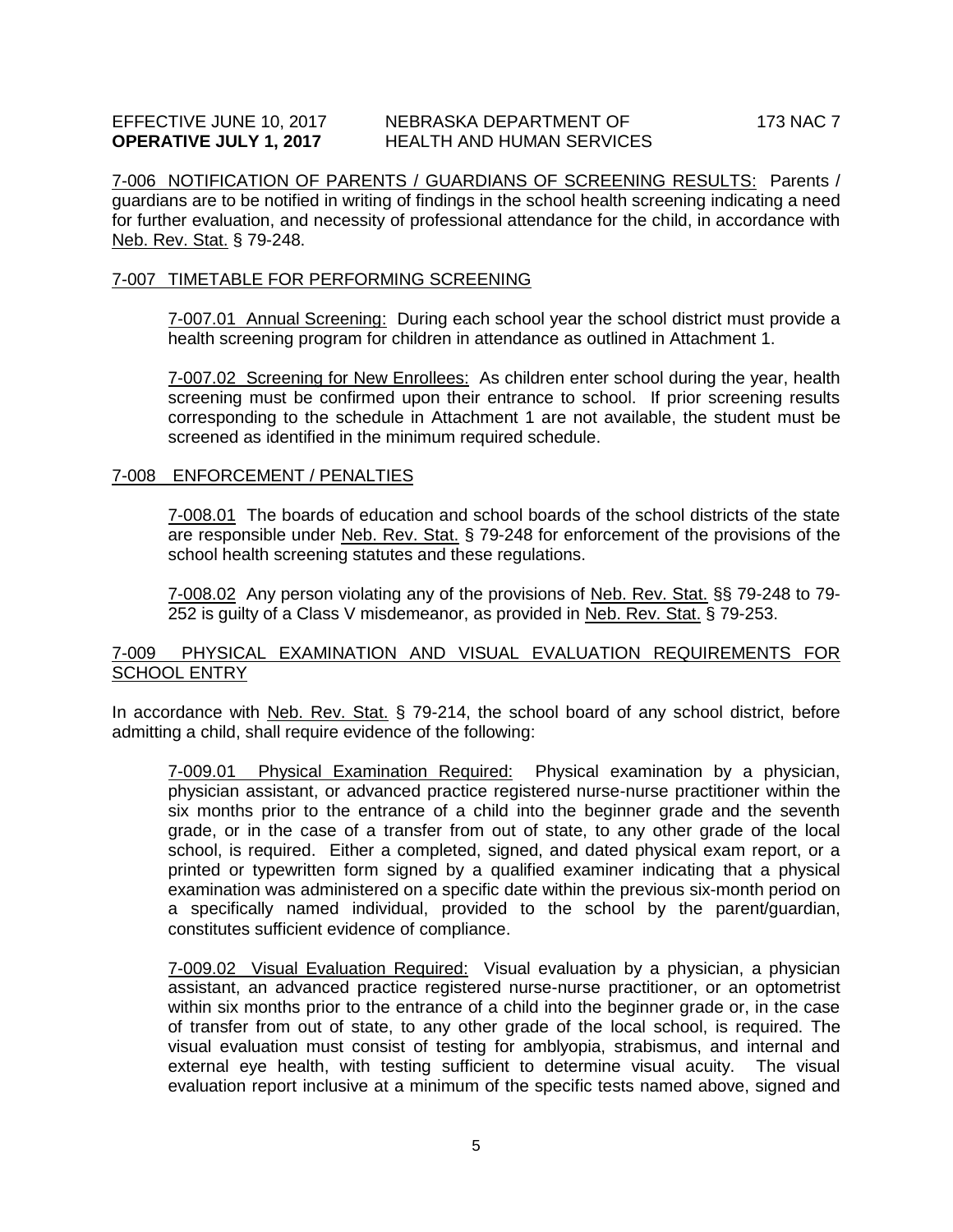### EFFECTIVE JUNE 10, 2017 NEBRASKA DEPARTMENT OF 173 NAC 7 **OPERATIVE JULY 1, 2017** HEALTH AND HUMAN SERVICES

dated by the qualified examiner, provided to the school by the parent/guardian constitutes sufficient evidence of compliance.

7-009.03 Notification of Right to Refuse Physical Examination or Visual Evaluation: At the time a parent/guardian is notified of the requirements for physical examination and visual evaluation for school entry, that parent/guardian must also be notified of his or her right to submit a written statement refusing such examination or evaluation.

7-009.04 Parent/Guardian Objection to Physical Examination or Visual Evaluation: No such physical examination or visual evaluation as described in 7-009.01 and 7-009.02 is required of the student whose parent/guardian submits a written statement of objection to the school.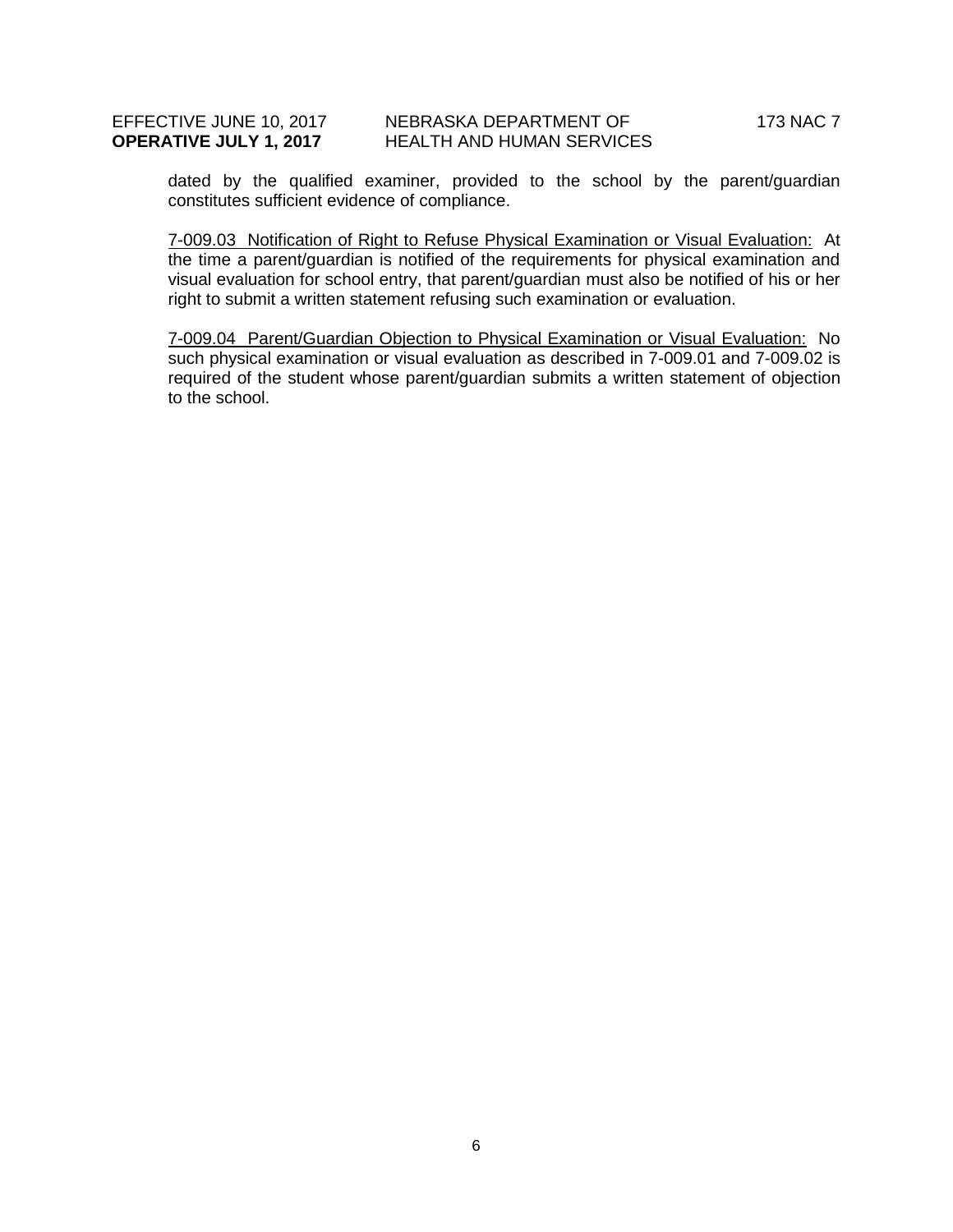### **ATTACHMENT 1: DHHS MINIMUM REQUIRED ANNUAL SCHOOL HEALTH SCREENINGS**

| <b>SCREENING by Grade or Age Level</b><br>For procedural guidelines and competencies<br>for each screening, see DHHS School Health<br>Guidelines for Nebraska Schools.                                                                                                                                                                                                                                                                                                                                                                                                                                                                                                                                                                                                                                                                                                                                                                                                                                                                                                                                                                                                                                                                                                                                       | Age 3-5<br>yrs | K                         | $\mathbf 1$               | $\overline{2}$            | 3                         | 4                         | 5 | 6 | $\overline{7}$            | 8 | 9 | 10           | 11 | 12 |
|--------------------------------------------------------------------------------------------------------------------------------------------------------------------------------------------------------------------------------------------------------------------------------------------------------------------------------------------------------------------------------------------------------------------------------------------------------------------------------------------------------------------------------------------------------------------------------------------------------------------------------------------------------------------------------------------------------------------------------------------------------------------------------------------------------------------------------------------------------------------------------------------------------------------------------------------------------------------------------------------------------------------------------------------------------------------------------------------------------------------------------------------------------------------------------------------------------------------------------------------------------------------------------------------------------------|----------------|---------------------------|---------------------------|---------------------------|---------------------------|---------------------------|---|---|---------------------------|---|---|--------------|----|----|
| <b>HEARING: pure tone audiometry</b>                                                                                                                                                                                                                                                                                                                                                                                                                                                                                                                                                                                                                                                                                                                                                                                                                                                                                                                                                                                                                                                                                                                                                                                                                                                                         | annually       | $\mathbf{x}$              | $\boldsymbol{\mathsf{X}}$ | X                         | $\boldsymbol{\mathsf{X}}$ | X                         |   |   | $\boldsymbol{\mathsf{X}}$ |   |   | $\mathsf{X}$ |    |    |
|                                                                                                                                                                                                                                                                                                                                                                                                                                                                                                                                                                                                                                                                                                                                                                                                                                                                                                                                                                                                                                                                                                                                                                                                                                                                                                              |                |                           |                           |                           |                           |                           |   |   |                           |   |   |              |    |    |
| <b>VISION: distance</b>                                                                                                                                                                                                                                                                                                                                                                                                                                                                                                                                                                                                                                                                                                                                                                                                                                                                                                                                                                                                                                                                                                                                                                                                                                                                                      | annually       | $\mathbf{X}$              | $\mathbf{X}$              | $\mathbf{X}$              | $\mathbf{X}$              | $\mathbf{X}$              |   |   | $\boldsymbol{X}$          |   |   | X            |    |    |
| VISION: hyperopia (near vision)                                                                                                                                                                                                                                                                                                                                                                                                                                                                                                                                                                                                                                                                                                                                                                                                                                                                                                                                                                                                                                                                                                                                                                                                                                                                              | annually       | $\mathbf{x}$              | $\boldsymbol{\mathsf{X}}$ | $\mathbf{x}$              | X                         | $\mathbf{x}$              |   |   |                           |   |   |              |    |    |
| <b>DENTAL: inspection of teeth</b>                                                                                                                                                                                                                                                                                                                                                                                                                                                                                                                                                                                                                                                                                                                                                                                                                                                                                                                                                                                                                                                                                                                                                                                                                                                                           | annually       | $\boldsymbol{X}$          | $\mathbf{x}$              | $\mathbf{x}$              | $\mathbf{x}$              | $\overline{\mathbf{X}}$   |   |   | $\boldsymbol{\mathsf{X}}$ |   |   | $\mathbf{x}$ |    |    |
| <b>HEIGHT/WEIGHT measurement</b>                                                                                                                                                                                                                                                                                                                                                                                                                                                                                                                                                                                                                                                                                                                                                                                                                                                                                                                                                                                                                                                                                                                                                                                                                                                                             | annually       | $\mathsf{X}$              | $\boldsymbol{\mathsf{X}}$ | $\boldsymbol{\mathsf{X}}$ | $\boldsymbol{\mathsf{X}}$ | $\boldsymbol{\mathsf{X}}$ |   |   | $\boldsymbol{\mathsf{X}}$ |   |   | X            |    |    |
| <b>Physical Examination</b><br>By physician, physician assistant, or advanced                                                                                                                                                                                                                                                                                                                                                                                                                                                                                                                                                                                                                                                                                                                                                                                                                                                                                                                                                                                                                                                                                                                                                                                                                                |                | $\boldsymbol{\mathsf{X}}$ |                           |                           |                           |                           |   |   | $\boldsymbol{\mathsf{X}}$ |   |   |              |    |    |
| practice registered nurse                                                                                                                                                                                                                                                                                                                                                                                                                                                                                                                                                                                                                                                                                                                                                                                                                                                                                                                                                                                                                                                                                                                                                                                                                                                                                    |                |                           |                           |                           |                           |                           |   |   |                           |   |   |              |    |    |
| <b>Visual Evaluation</b>                                                                                                                                                                                                                                                                                                                                                                                                                                                                                                                                                                                                                                                                                                                                                                                                                                                                                                                                                                                                                                                                                                                                                                                                                                                                                     |                | $\boldsymbol{\mathsf{X}}$ |                           |                           |                           |                           |   |   |                           |   |   |              |    |    |
| By physician, physician assistant, advanced<br>practice registered nurse, or optometrist.                                                                                                                                                                                                                                                                                                                                                                                                                                                                                                                                                                                                                                                                                                                                                                                                                                                                                                                                                                                                                                                                                                                                                                                                                    |                |                           |                           |                           |                           |                           |   |   |                           |   |   |              |    |    |
| <b>Additional Indications for Screening:</b><br>Notes:<br>The student with known hearing or vision deficits may not need<br>1. New to district at any time, with no previous screening<br>periodic screenings for these conditions. This will be determined on<br>results available.<br>an individual basis by the child's Individualized Education Plan (IEP)<br>2. Student enters the Student Assistance Process, with no<br>and/or school personnel following the student.<br>recent or current screening results available.<br>Screening results may be taken from physical examination, visual<br>2.<br>3. Periodic screenings as specified by the student's<br>evaluation, or dental examination reports if equivalent screening<br>Individualized Education Plan (IEP)<br>results are available and documented.<br>4. Nurse concern, i.e. sudden wt. loss/gain, change in stature<br>3.<br>If parent/guardian wishes to refuse school health screening,<br>or appearance; parent or teacher concern; audiologist<br>parents/guardian must submit written statement(s) from a qualified<br>referral.<br>examiner that the child has received the minimum required<br>5. Unremediated concerns from previous year.<br>screenings within the past six months or the child will be screened at<br>school. |                |                           |                           |                           |                           |                           |   |   |                           |   |   |              |    |    |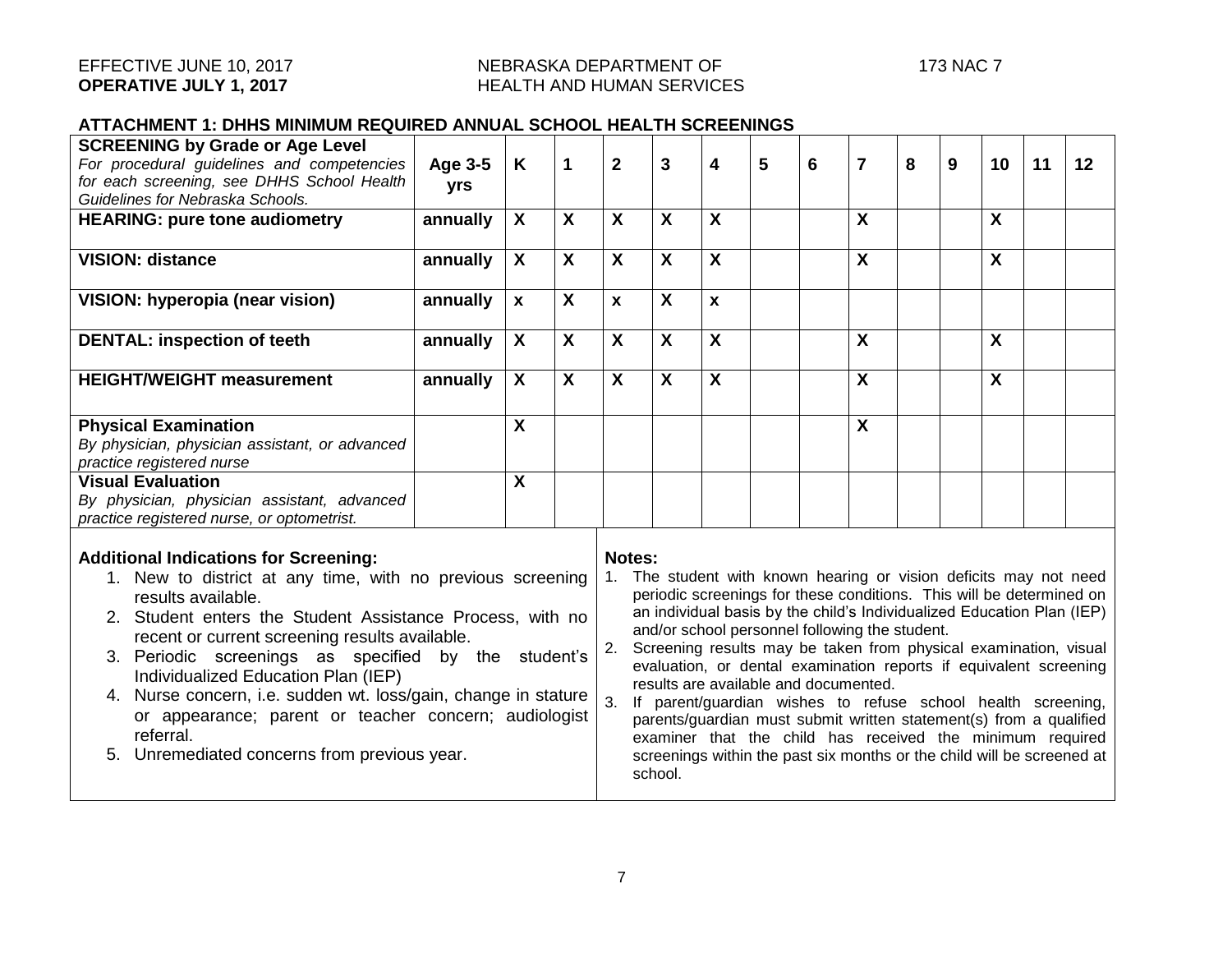## **ATTACHMENT 2A: HEARING SCREENING COMPETENCIES**

## **HEARING SCREENING (PURETONE AUDIOMETRY) COMPETENCIES Essential Steps for Accurate Measurement**

| <b>COMPETENCY</b>                                                                                                                                                                                                                                                                                                                                                                                                                                                                                                                                                                                                                                                                                                                                                                                                                                                                                                                                                      | <b>KEY POINTS</b>                                                                                                                                                                                                                                                                                                                                                                                                                                                                                                                                                                                                                                                                                                                                                                                                                                                                                                                                                                                                                                                                                                                                      |
|------------------------------------------------------------------------------------------------------------------------------------------------------------------------------------------------------------------------------------------------------------------------------------------------------------------------------------------------------------------------------------------------------------------------------------------------------------------------------------------------------------------------------------------------------------------------------------------------------------------------------------------------------------------------------------------------------------------------------------------------------------------------------------------------------------------------------------------------------------------------------------------------------------------------------------------------------------------------|--------------------------------------------------------------------------------------------------------------------------------------------------------------------------------------------------------------------------------------------------------------------------------------------------------------------------------------------------------------------------------------------------------------------------------------------------------------------------------------------------------------------------------------------------------------------------------------------------------------------------------------------------------------------------------------------------------------------------------------------------------------------------------------------------------------------------------------------------------------------------------------------------------------------------------------------------------------------------------------------------------------------------------------------------------------------------------------------------------------------------------------------------------|
| 1. Assess environment for ambient<br>background noise that will disrupt screening.                                                                                                                                                                                                                                                                                                                                                                                                                                                                                                                                                                                                                                                                                                                                                                                                                                                                                     | Conduct screening in an environment with minimal visual and<br>auditory distractions. Ambient noise levels must be sufficiently<br>low to allow for accurate screening. If a suitable environment<br>cannot be located for screening, the screening results are not<br>valid. The parameters of screening should NOT be changed in<br>order to accomplish screening at sound levels other than 20dB.<br>For screening environments, ambient noise levels should not<br>exceed 49.5 dB at 1000 Hz, 54.5 dB at 2000 Hz, and 62 dB at<br>4000 Hz when measured using a sound level meter with<br>octave-band filters centered on the screening frequencies.<br>These levels are derived from consideration of ANSI (1991)<br>standards for pure-tone threshold testing, and are adjusted for<br>the 20 dB screening level.<br>In practical terms, if the screener is unable to hear all screening<br>frequencies at 20dB, the screening environment should be<br>reassessed. Of the first 20 children screened, if 2 or more do<br>not pass (i.e. no-pass rate of 10% or higher), the screening<br>environment should be reassessed for excessive ambient |
| 2. Assemble equipment in desired location.                                                                                                                                                                                                                                                                                                                                                                                                                                                                                                                                                                                                                                                                                                                                                                                                                                                                                                                             | noise.<br>The audiometer should be on for five minutes (minimum) prior<br>to use. A table and two chairs are required. The student<br>should be positioned to face away from the machine, within<br>view of the screener. The student should not be able to see<br>the examiner's hands or movements.                                                                                                                                                                                                                                                                                                                                                                                                                                                                                                                                                                                                                                                                                                                                                                                                                                                  |
| 3. Check the audiometer:<br>Check cords, cushions, and headbands for<br>✓<br>excessive wearing or cracking.<br>Check dials and switches for alignment and<br>✓<br>ease of movement.<br>Listen for the tone through each earphone.<br>✓<br>With the audiometer set for continuous<br>✓<br>tone, slide the entire length of the cords<br>between the thumb and index finger noting<br>any change in output signal.<br>Gently shake the cords. There should be<br>✓<br>no static, hum, or interruption of the signal.<br>✓<br>Make sure when tone is directed to one<br>earphone, no sound is heard from the other<br>earphone.<br>Make sure a steady tone is present at all<br>✓<br>frequencies. With the tone switch in<br>"normal-off" position, press the interrupter<br>switch several times to make sure the tone<br>is present each time.<br>Listen to the frequencies at 20 dB to make<br>✓<br>sure the tones are audible to the screener<br>with normal hearing. | The audiometer should always be stored with the cords loosely<br>bundled into the box. Wrapping the cords around the head<br>phones damages the wires and will affect the instrument.<br>The audiometer should be professionally serviced and<br>calibrated on an annual basis (minimum).                                                                                                                                                                                                                                                                                                                                                                                                                                                                                                                                                                                                                                                                                                                                                                                                                                                              |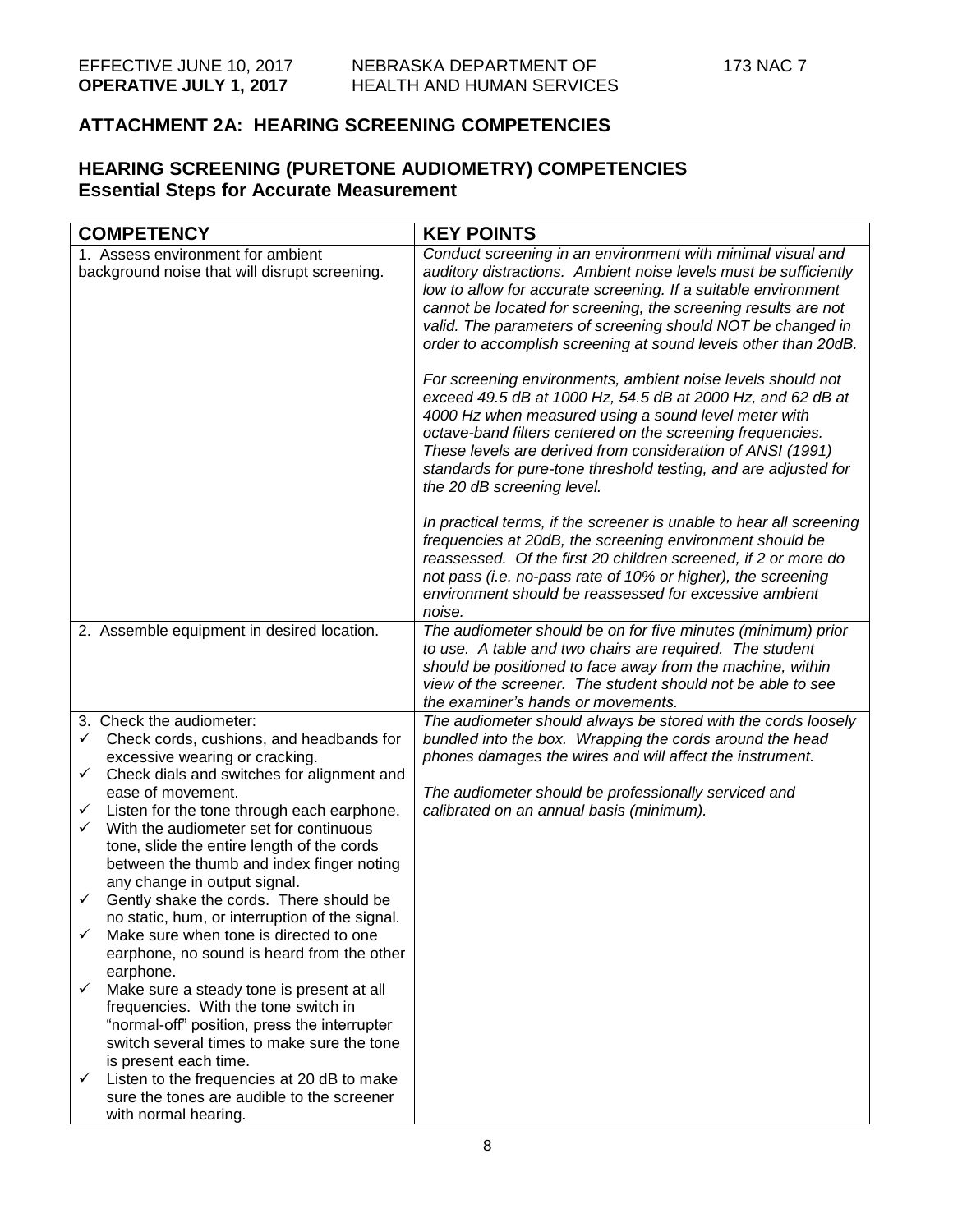| 4. Give simple but complete instructions to the<br>student: "Listen very carefully. You will hear<br>one tone at a time, sometimes very soft and<br>sometimes louder. When you hear a sound,<br>raise your hand so I can see you have heard<br>that sound, then put your head down and wait<br>for the next sound." | While many students are "trained" to do so, it is not necessary<br>(or significant) for the validity of the screening that the student<br>raises only the hand on the side he or she hears the sound.<br>For the purposes of screening, the student and the screener<br>agree on the reliable signal the student will make indicating he<br>or she has heard a sound.                                                                                                                                                                                                                                                                                                                                                                                |
|---------------------------------------------------------------------------------------------------------------------------------------------------------------------------------------------------------------------------------------------------------------------------------------------------------------------|------------------------------------------------------------------------------------------------------------------------------------------------------------------------------------------------------------------------------------------------------------------------------------------------------------------------------------------------------------------------------------------------------------------------------------------------------------------------------------------------------------------------------------------------------------------------------------------------------------------------------------------------------------------------------------------------------------------------------------------------------|
| 5. Place earphones comfortably and securely<br>on the student's head: red earphone on the<br>right, blue on the left. The center of the ear<br>pad should be centered over the opening of the<br>ear.                                                                                                               | Push hair behind ears. Make sure headbands or other hair<br>decorations, eyeglasses, and/or earrings are not interfering<br>with the correct placement of the earphones.<br><b>Head Lice Precautions</b><br>Use of the audiometer for one student after another may<br>provide a mechanism for physical transport of head lice<br>between students. In school settings where head lice are<br>known to be a concern, the school nurse may consider<br>conducting school wide head checks prior to the screening<br>activity, conducting head checks concurrently with the<br>screening, using a shower cap barrier for each child, and/or<br>having supplies to physically clean (with damp cloth and<br>disinfectant) head phones between children. |
| 6. Offer a test sound of 40 dB at 4000 Hz to                                                                                                                                                                                                                                                                        | Set the tone switch in the "normal-off" position so the tone will                                                                                                                                                                                                                                                                                                                                                                                                                                                                                                                                                                                                                                                                                    |
| confirm the student demonstrates                                                                                                                                                                                                                                                                                    | sound only when the screener presses the interrupter switch.                                                                                                                                                                                                                                                                                                                                                                                                                                                                                                                                                                                                                                                                                         |
| understanding of the instructions.                                                                                                                                                                                                                                                                                  |                                                                                                                                                                                                                                                                                                                                                                                                                                                                                                                                                                                                                                                                                                                                                      |
| 7. Proceed with offering screening tones as<br>follows each delivered separately to the right<br>and left, all at 20 dB, for 2 seconds' duration<br>(say, "hearing test" to yourself).                                                                                                                              | Work quickly, offer praise. Children with hearing problems may<br>"Pass" due to anticipating patterning by the screener.<br>It is not necessary to continue screening in order to determine                                                                                                                                                                                                                                                                                                                                                                                                                                                                                                                                                          |
|                                                                                                                                                                                                                                                                                                                     | the decibel level at which the student does indicate hearing the                                                                                                                                                                                                                                                                                                                                                                                                                                                                                                                                                                                                                                                                                     |
| Vary time intervals and sequence between                                                                                                                                                                                                                                                                            | sound ("threshold screening".)                                                                                                                                                                                                                                                                                                                                                                                                                                                                                                                                                                                                                                                                                                                       |
| tones. Each tone may be offered up to three                                                                                                                                                                                                                                                                         |                                                                                                                                                                                                                                                                                                                                                                                                                                                                                                                                                                                                                                                                                                                                                      |
| times to determine response.<br>Testing frequencies are:<br>1000 Hz, 2000Hz, 4000 Hz.                                                                                                                                                                                                                               | It is sufficient for the purposes of screening to identify whether<br>the student does or does not indicate hearing at desired<br>frequencies at 20 dB.                                                                                                                                                                                                                                                                                                                                                                                                                                                                                                                                                                                              |
| Pass if the child's responses are judged to be<br>clinically reliable at least 2 out of 3 times at the<br>criterion decibel level at each frequency in                                                                                                                                                              |                                                                                                                                                                                                                                                                                                                                                                                                                                                                                                                                                                                                                                                                                                                                                      |
| each ear.                                                                                                                                                                                                                                                                                                           |                                                                                                                                                                                                                                                                                                                                                                                                                                                                                                                                                                                                                                                                                                                                                      |
| 8. Record results.                                                                                                                                                                                                                                                                                                  | The screening procedure identifies the child apparently not<br>hearing the given frequencies at 20 decibels.<br>Record results by identifying for the Right and Left sides the<br>results for each frequency at 20dB: P (pass) or NP (not<br>passed).                                                                                                                                                                                                                                                                                                                                                                                                                                                                                                |
|                                                                                                                                                                                                                                                                                                                     | For example:<br>R: 1000/P<br>L: 1000/P<br>R: 2000/P<br>L: 2000/NP<br>R: 4000/NP<br>L: 4000/P                                                                                                                                                                                                                                                                                                                                                                                                                                                                                                                                                                                                                                                         |
| 9. Identify the student who should be<br>rescreened, if available, and/or parent notified.                                                                                                                                                                                                                          | The student who misses any of the frequency tones at 20dB<br>should be rescreened and, if missed tone or tones persist,<br>referred for further evaluation by physician or audiologist.                                                                                                                                                                                                                                                                                                                                                                                                                                                                                                                                                              |
|                                                                                                                                                                                                                                                                                                                     | Rescreening should be performed 2-4 weeks following the<br>initial screen. The rescreening validates the initial finding and                                                                                                                                                                                                                                                                                                                                                                                                                                                                                                                                                                                                                         |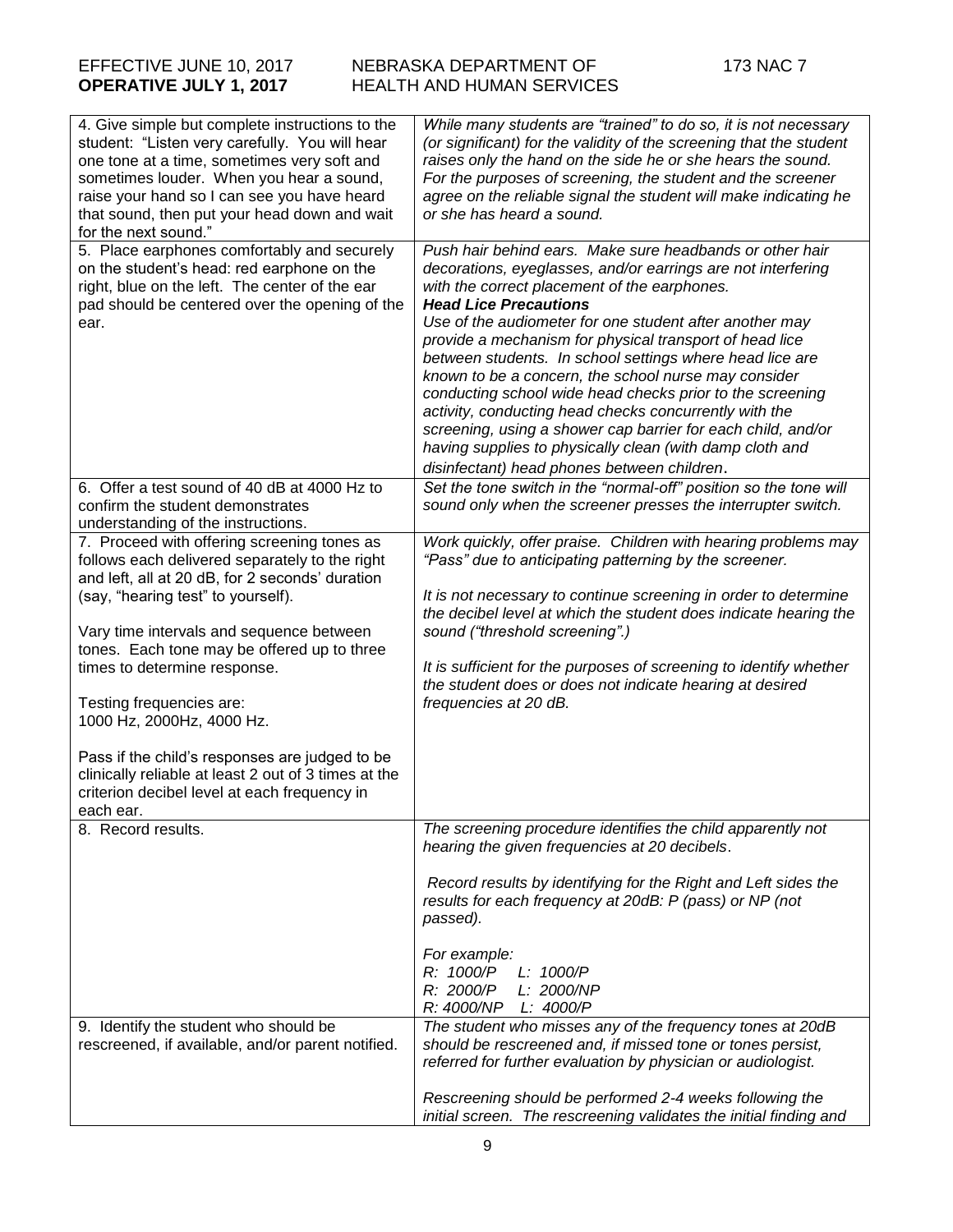| also allows resolution of transient congestion or inflammation<br>which might temporarily affect hearing - while not allowing<br>excessive delay before further evaluation if indicated.                                                                        |
|-----------------------------------------------------------------------------------------------------------------------------------------------------------------------------------------------------------------------------------------------------------------|
| Referrals may be made either to a community medical provider<br>or community audiologist of the parent/guardian's preference,<br>or to the district audiologist. Post treatment screening is<br>indicated to obtain the final outcome of the screening process. |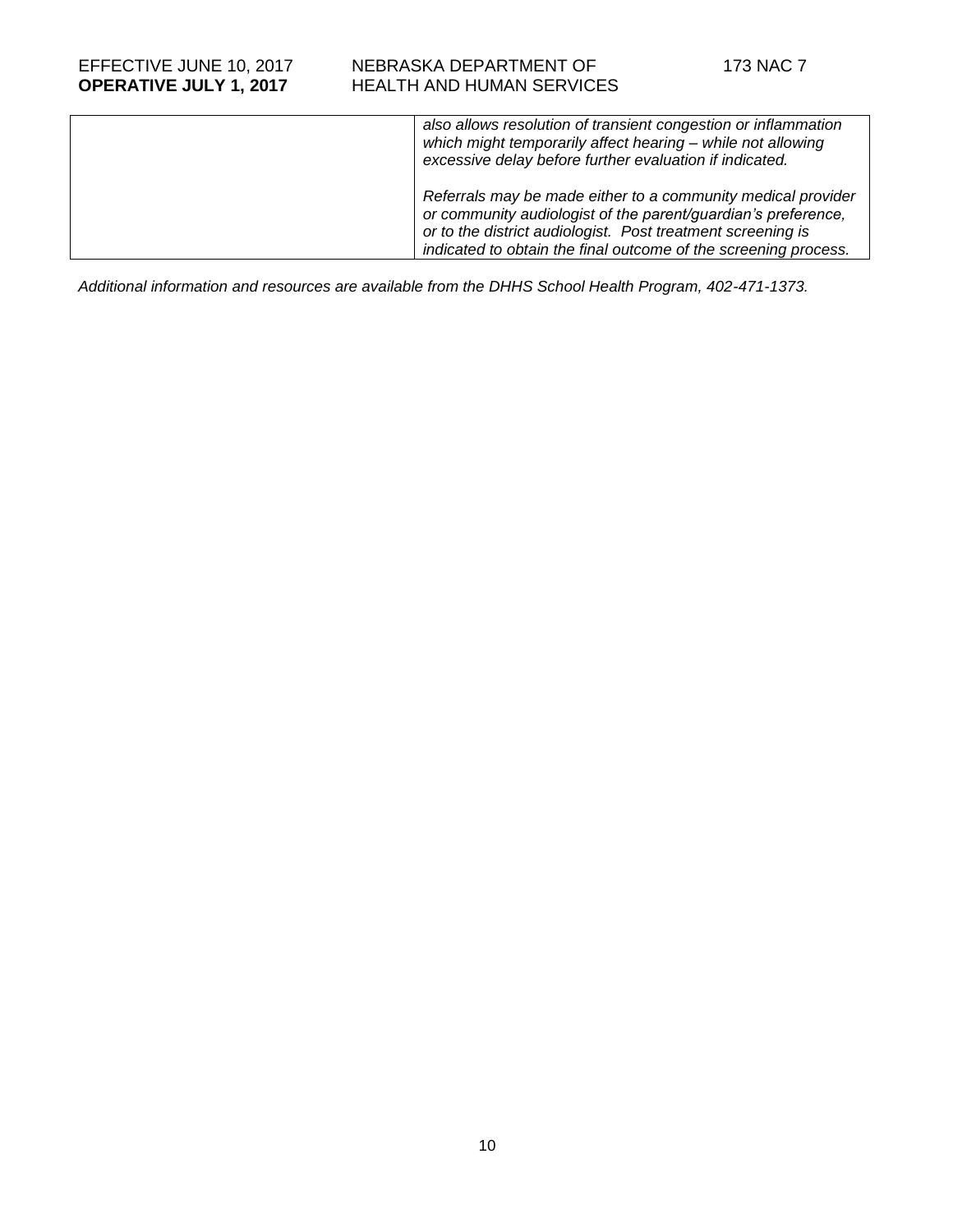# **ATTACHMENT 2B: MYOPIA (DISTANT VISION) SCREENING COMPETENCIES**

## **VISION SCREENING COMPETENCIES: MYOPIA (DISTANT VISION) Essential Steps for Accurate Measurement**

| <b>COMPETENCY</b>                                                                                                                                          | <b>KEY POINTS AND PRECAUTIONS</b>                                                                                                                                                                                               |
|------------------------------------------------------------------------------------------------------------------------------------------------------------|---------------------------------------------------------------------------------------------------------------------------------------------------------------------------------------------------------------------------------|
| 1. Assemble required equipment and supplies.<br>Prepare screening environment.                                                                             | Chart should be placed at height so passing line is at child's<br>line of sight.                                                                                                                                                |
| Measure a distance of 20 ft. or 10 ft. from the<br>chart to the location where students will stand<br>for screening. (The correct distance is              | For younger children, it may be helpful to have a second<br>screener next to the child, in order to better observe and to<br>hear the child's spoken identification of the symbol.                                              |
| determined from information on the screening<br>chart.) Mark the distance clearly.                                                                         | For all children, screeners must be positioned in such a way as<br>to view the child's face throughout the screening in order to<br>detect unusual positioning or squinting, or attempts to use both<br>eyes to see.            |
| The screening area should be quiet and free<br>from distraction. The chart should be fully                                                                 |                                                                                                                                                                                                                                 |
| illuminated, either with backlighting or in a fully<br>lit room. No glare should fall on the chart.                                                        | If using Titmus, Optec, or Keystone telebinocular or other<br>technologies: obtain equivalent screening results, expressed in<br>acuity measure at 20 ft. for each eye separately. Note: Some                                   |
| If the wall used the hang the chart is crowded<br>with stimuli, create white space around the<br>chart (flip chart paper) to reduce visual<br>distraction. | types of screening equipment may not be recommended for all<br>ages. Follow manufacturer directions closely for accurate<br>measurements.                                                                                       |
| 2. Students place their heels on the mark.                                                                                                                 | Students who have been prescribed glasses or contacts should<br>wear them during screening. A notation that corrective lenses<br>were worn should be included in documentation of the<br>screening result.                      |
|                                                                                                                                                            | Glasses should be inspected and cleaned if necessary prior to<br>the screening. Notification of parent of need for further<br>evaluation is indicated if the fit of the glasses is inadequate or<br>they are in need of repair. |
| 3. Prescreen: before screening, confirm the<br>child can reliably identify symbols<br>presented.                                                           | The older child very familiar with screening practices may need<br>little preparation for screening.                                                                                                                            |
| The primary screener stands at the chart and                                                                                                               | Prescreen with both eyes uncovered                                                                                                                                                                                              |
| begins prescreening by pointing to the largest<br>symbols at the top of the chart and asking the<br>child to identify each.                                | A student's confidence may be encouraged by interacting with<br>and receiving praise from the screener.                                                                                                                         |
|                                                                                                                                                            | The student can use any name for a symbol as long as it's<br>used consistently.                                                                                                                                                 |
|                                                                                                                                                            | Very young children: screen in a setting with minimum<br>distractions. Use handheld response cards if available to allow<br>the child to point to the matching symbol.                                                          |
| 4. For screening, have the student cover the<br>left eye first. Repeat with the right eye<br>covered.                                                      | Suggestion for occluders: child's hand, palm cupped over eye<br>(avoid pressure on eye).                                                                                                                                        |
|                                                                                                                                                            | Consistency in this technique helps assure accuracy in<br>recording right eye results first, followed by left eye results.                                                                                                      |
|                                                                                                                                                            | Varying the order of letter or symbol presentation may help                                                                                                                                                                     |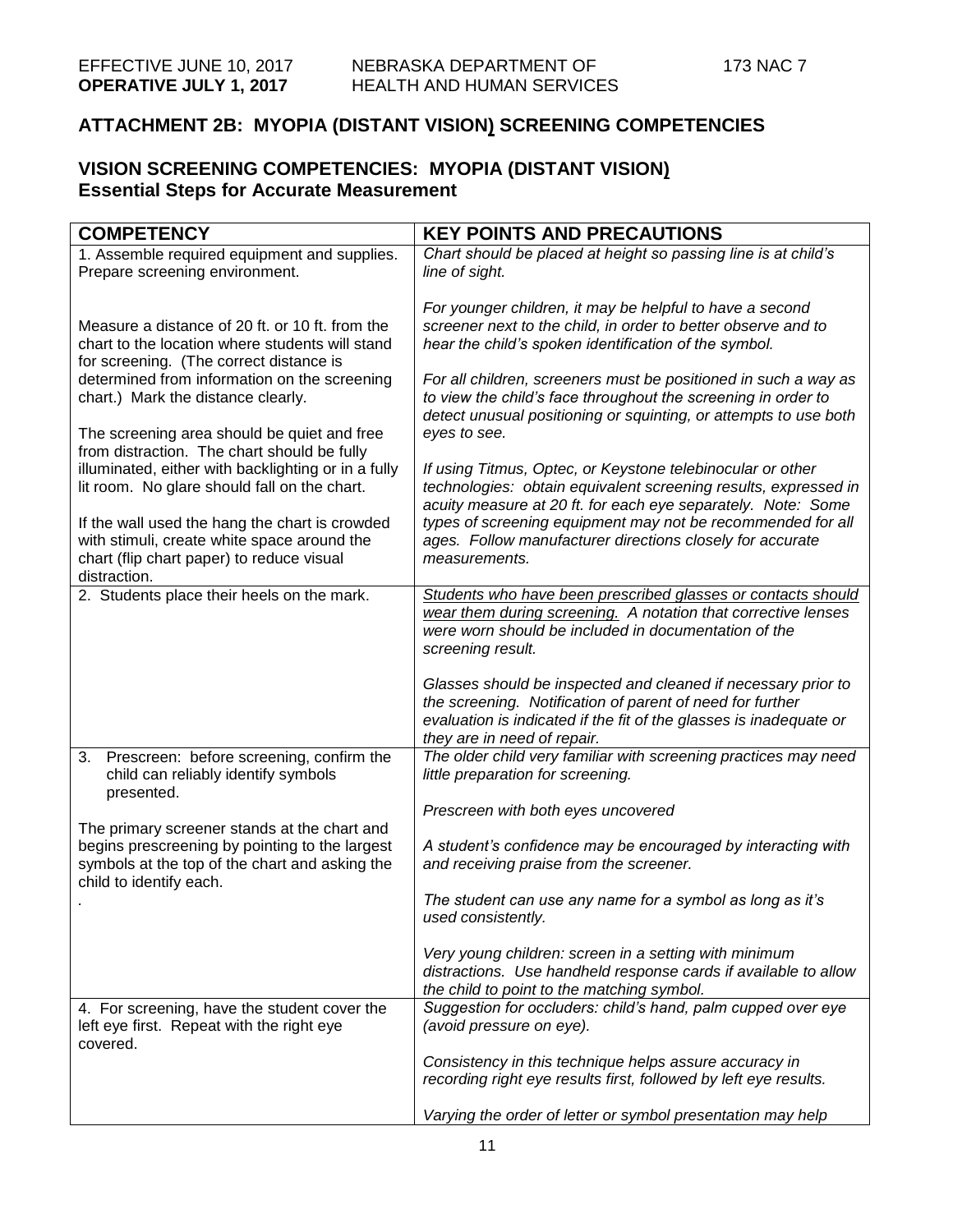### EFFECTIVE JUNE 10, 2017 NEBRASKA DEPARTMENT OF 173 NAC 7 **OPERATIVE JULY 1, 2017** HEALTH AND HUMAN SERVICES

|                                                                                                                                         | identify the child who has memorized (but may not actually see)<br>a line.                                                   |
|-----------------------------------------------------------------------------------------------------------------------------------------|------------------------------------------------------------------------------------------------------------------------------|
| 5. Start the screening.                                                                                                                 | For a young child, starting at the top of the chart and moving<br>down may help the child accommodate and focus their vision |
| For the young child, start the screening at the                                                                                         | for screening.                                                                                                               |
| 20/80 line or above, pointing directly under the                                                                                        |                                                                                                                              |
| symbol, using a vertical pointer, without<br>obstructing the symbol. Proceed pointing to<br>symbols randomly as you work down the chart | Observe the eye is covered. Observe and note whether the<br>child is squinting.                                              |
| until reaching the passing line (one symbol per                                                                                         | To pass a line, the child must correctly identify at least one                                                               |
| line). (i.e. 20/30 for ages 6+).                                                                                                        | more than half the symbols on that line.                                                                                     |
| For the older student, who needs little                                                                                                 | If the child struggles or hesitates, go to a larger line. If the child                                                       |
| preparation for screening, consider starting at<br>three lines above passing for age (20/60).                                           | passes the larger line, offer the next smaller line again.                                                                   |
|                                                                                                                                         | Move steadily at the child's pace. For some children, vision                                                                 |
|                                                                                                                                         | screening is a challenging exercise of manual dexterity and/or                                                               |
|                                                                                                                                         | letter comprehension. Offer encouragement and praise as the<br>screening progresses.                                         |
|                                                                                                                                         |                                                                                                                              |
|                                                                                                                                         | Proceed with screening to the smallest line the child can pass<br>(referred to as screening to threshold).                   |
| 6. Record results                                                                                                                       | Results are expressed as a fraction, with the numerator                                                                      |
|                                                                                                                                         | representing the distance of screening (20 ft., or 10 ft.                                                                    |
|                                                                                                                                         | expressed as 20 ft. equivalents using the measures found on                                                                  |
|                                                                                                                                         | the chart). The denominator is the smallest-sized line the                                                                   |
|                                                                                                                                         | student successfully passed by correctly reading one more                                                                    |
|                                                                                                                                         | than half of the symbols for that line.                                                                                      |
|                                                                                                                                         | Notations should be made if the student is screened wearing                                                                  |
|                                                                                                                                         | glasses or contact lenses.                                                                                                   |
|                                                                                                                                         | Parents should be notified of need for further evaluation if                                                                 |
|                                                                                                                                         | screener observes behaviors or signs indicating vision concern,                                                              |
|                                                                                                                                         | for example persistent squinting; head-tilt or other positioning                                                             |
|                                                                                                                                         | trying to see the vision chart; unusual appearance of the eyes.                                                              |
| 7. Carry out rescreen and notification<br>procedures per local school practice/policy.                                                  | Students who do not pass the initial screening should be<br>rescreened within 2-4 weeks to verify results.                   |
|                                                                                                                                         | Parents of students aged 3-5 years and in kindergarten are                                                                   |
|                                                                                                                                         | notified of need for further evaluation when screening result in                                                             |
|                                                                                                                                         | either eye is 20/50 or worse.                                                                                                |
|                                                                                                                                         | Parents of students in all other grades are notified of need for                                                             |
|                                                                                                                                         | further evaluation when screening result in either eye is 20/40                                                              |
|                                                                                                                                         | or worse.                                                                                                                    |
|                                                                                                                                         | Parents of students in all grades are notified of need for further                                                           |
|                                                                                                                                         | evaluation when screening results show a two line difference                                                                 |
|                                                                                                                                         | between the passing acuity of each eye.                                                                                      |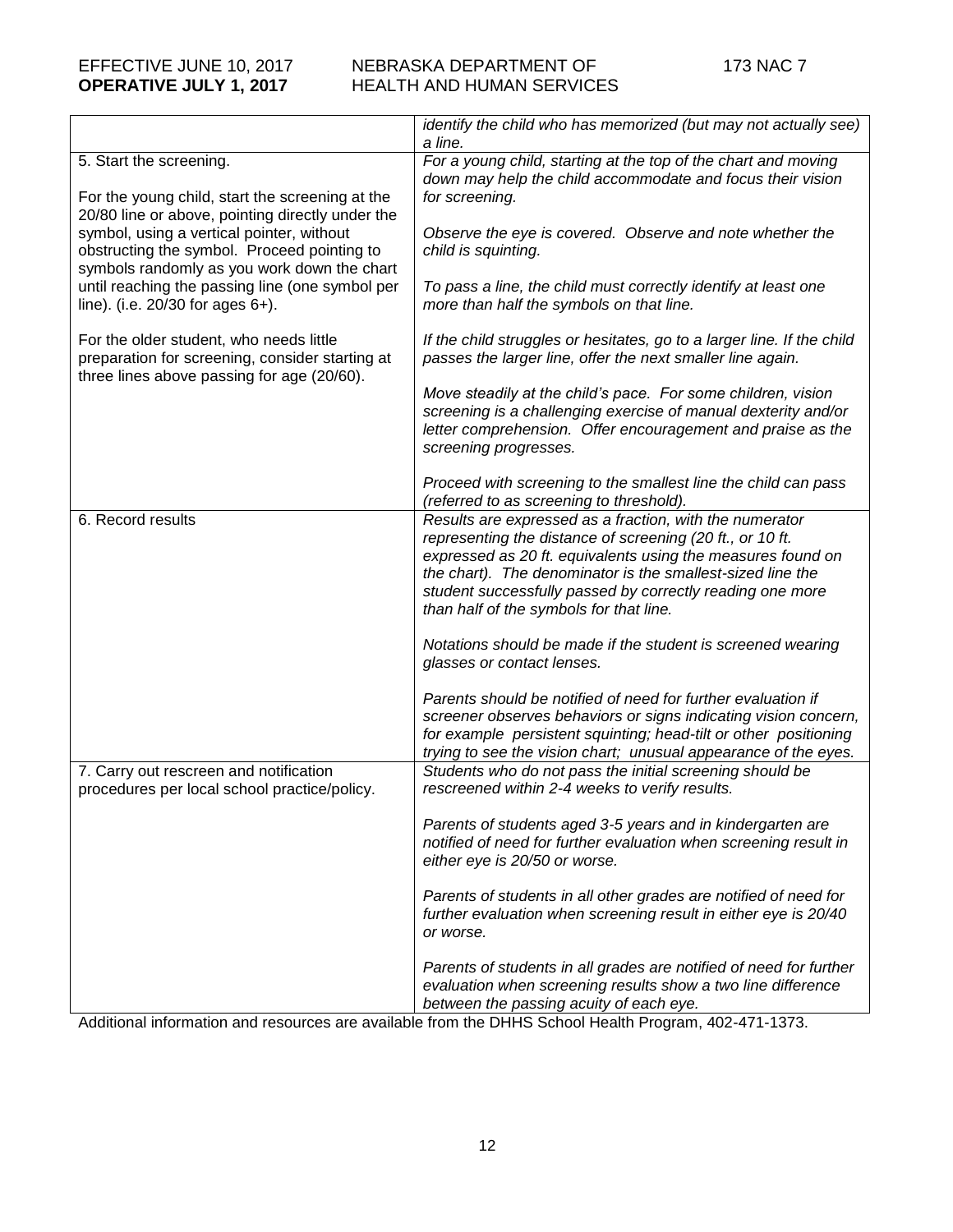## **ATTACHMENT 2C: MYOPIA (DISTANT VISION) AND HYPEROPIA (NEAR VISION) SCREENING COMPETENCIES USING A PHOTO VISION SCREENER**

### **VISION SCREENING COMPETENCIES: MYOPIA (DISTANT VISION) AND HYPEROPIA (NEAR VISION) USING PHOTO VISION SCREENER Essential Steps for Accurate Measurement**

|    | <b>COMPETENCY</b>                                                                                                                                                                                       | <b>KEY POINTS AND PRECAUTIONS</b>                                                                                                                                                                                                                                                                                                                                                 |
|----|---------------------------------------------------------------------------------------------------------------------------------------------------------------------------------------------------------|-----------------------------------------------------------------------------------------------------------------------------------------------------------------------------------------------------------------------------------------------------------------------------------------------------------------------------------------------------------------------------------|
| 1. | Charge up device fully before use.                                                                                                                                                                      | Refer to user manual or instructions on device website                                                                                                                                                                                                                                                                                                                            |
| 2. | Turn device power to on.                                                                                                                                                                                |                                                                                                                                                                                                                                                                                                                                                                                   |
| 3. | Use in an environment with subdued<br>lighting.                                                                                                                                                         | Close blinds or drapes and turn off lighting in the room<br>where screening will take place. The room does not<br>need to be completely dark.                                                                                                                                                                                                                                     |
|    | 4. Set up screening approximately 3 feet<br>from the student.                                                                                                                                           | Student should be seated comfortably.<br>Students may sit on a parent or caregiver's lap.<br>Students do not need to remove eyeglasses for the<br>screening.<br>Students in wheelchairs can remain in their wheelchair.                                                                                                                                                           |
|    | 5. Select specific student if students'<br>names have been pre-entered into the<br>devise. Otherwise, have a roster with<br>student's names to record the results.                                      | See user manual for all options available on the photo<br>vision screening devise.<br>Date of birth may be a required entry or student's age<br>range may be selected.                                                                                                                                                                                                            |
|    | 6. To start the screening, select go on<br>the device.                                                                                                                                                  |                                                                                                                                                                                                                                                                                                                                                                                   |
|    | 7. Stand with one foot ahead of the<br>other. Slowly rotate the devise<br>upward. Locate both of student's eyes<br>on the screen and keep the devise on<br>a level plane with the student's eyes.       | Ask student to look at the device. The device may have<br>flashing lights or make a sound to attract student's<br>attention.                                                                                                                                                                                                                                                      |
| 8. | Slightly lean forward or backward to<br>get the appropriate distance for the<br>device. When no distance warnings<br>are on the screen, you are in the<br>proper distance range to do the<br>screening. | The screen should indicate if you are too close or too<br>far from the subject.                                                                                                                                                                                                                                                                                                   |
|    | 9. When the screen indicates the<br>screening is being captured, hold the<br>device steady until the results appear.                                                                                    | The capture is less than 1 second. If you are unable to<br>capture the student's pupils, the measurement will be<br>stopped.<br>At this point you can retry the screening.<br>A common reason that the screening was not<br>successful, is that the student's pupils are too small.<br>When this happens, the device will notify you and<br>suggest you adjust the room lighting. |
|    | 10. The results screen will appear at the                                                                                                                                                               | Passing results will indicate screening complete.                                                                                                                                                                                                                                                                                                                                 |
|    | end of the successful screening                                                                                                                                                                         | Screening results that are not passing are indicated                                                                                                                                                                                                                                                                                                                              |
|    | process.                                                                                                                                                                                                | with red highlights and "Complete eye exam<br>recommended" will appear on the screen.                                                                                                                                                                                                                                                                                             |
|    | 11. Record the student's results.                                                                                                                                                                       |                                                                                                                                                                                                                                                                                                                                                                                   |
|    | 12. Notify parents of non-passing results.                                                                                                                                                              |                                                                                                                                                                                                                                                                                                                                                                                   |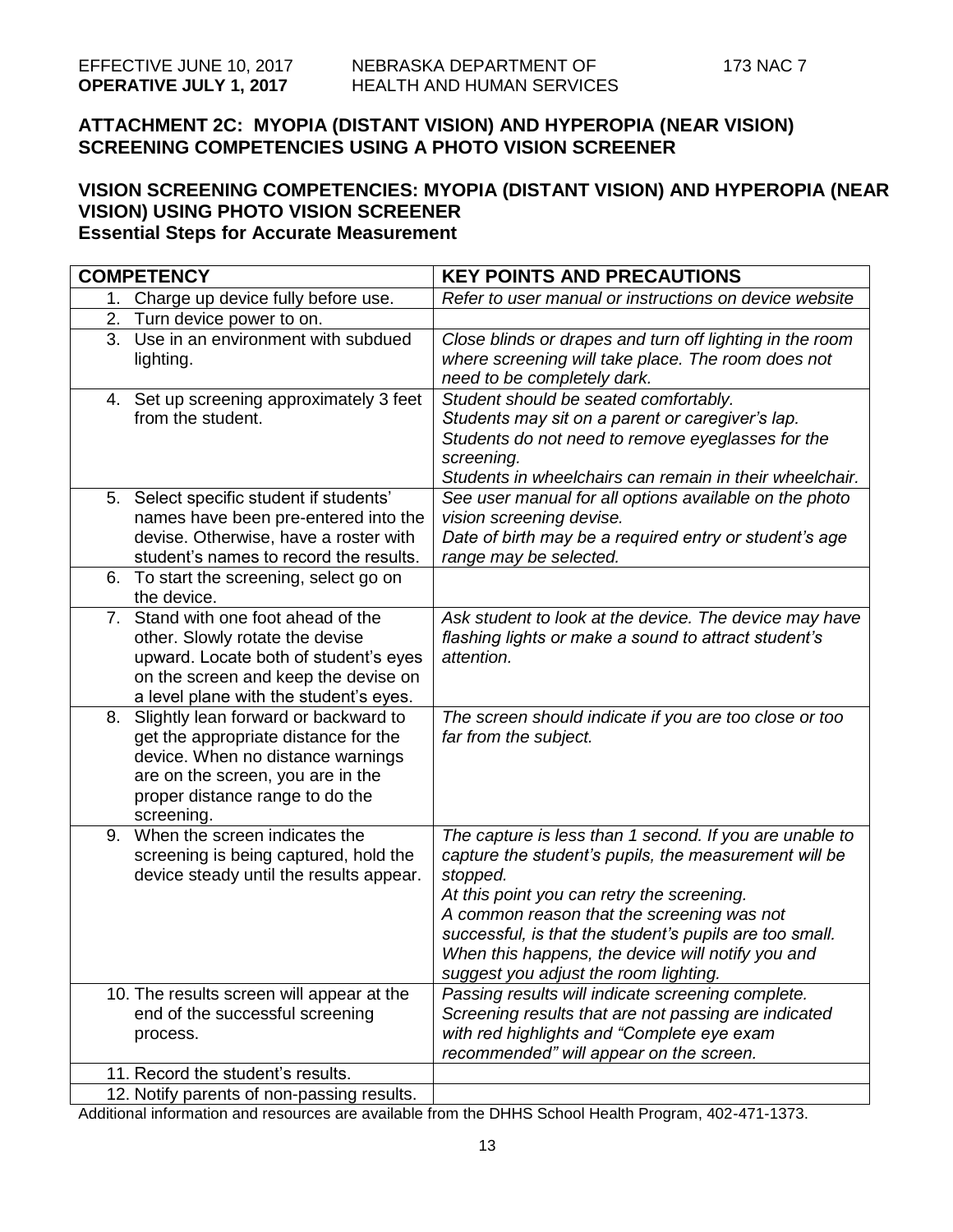## **ATTACHMENT 2D: HYPEROPIA (NEAR VISION) SCREENING COMPETENCIES**

### **VISION SCREENING COMPETENCIES: NEAR VISION Essential Steps for Accurate Measurement**

| <b>COMPETENCY</b>                                                                     | <b>KEY POINTS AND PRECAUTIONS</b>                                   |
|---------------------------------------------------------------------------------------|---------------------------------------------------------------------|
| 1. Assemble required equipment and supplies.                                          | Hyperopia screening can be conducted smoothly and efficiently       |
|                                                                                       | as a final step in distant vision assessment, taking very little    |
| In addition to eye chart and accurate floor                                           | additional time and preparation.                                    |
| distance measurement, as required for distant                                         |                                                                     |
| vision screening, this screening also requires                                        |                                                                     |
| the use of +2.50 diopter lenses, suitable for the                                     |                                                                     |
| student holding in front of their eyes to view the                                    |                                                                     |
| vision chart.                                                                         |                                                                     |
| 2. After the child completes distant vision                                           | Screening under poor lighting will affect screening results.        |
| screening, instruct him or her to remain in                                           |                                                                     |
| place, heels on the line of measurement from                                          | Monocular testing for distant vision may fatigue the eyes, so       |
| the chart, and briefly close and rest the eyes.                                       | many students benefit from briefly closing both eyes.               |
|                                                                                       |                                                                     |
| The child is instructed (or provided                                                  | Some nurses find it helpful, on noticing that a child is struggling |
| demonstration) of holding up the diopter lenses                                       | or straining to read letters on the chart, to simply ask the        |
| in front of the eyes as one would hold opera                                          | question: "Are the letters clear or are they blurry?" (Students     |
| glasses.                                                                              | who pass the test often comment that the letters are blurry.)       |
|                                                                                       |                                                                     |
| Correct recognition of more than half the                                             | If the student wears glasses, the glasses remain on for near        |
| letters, pictures or symbols on the 20/30 line,                                       | vision screening and the diopter lenses are held in front of the    |
| viewed through the diopter lenses, constitutes                                        | student's own glasses.                                              |
| a "non-passing" result.                                                               |                                                                     |
|                                                                                       | The inability to read the 20/30 line is considered passing and      |
|                                                                                       | the child likely has no treatable hyperopia.                        |
| 3. Record results                                                                     | A child who can successfully read through the diopter lenses        |
|                                                                                       | does NOT pass the screening.                                        |
|                                                                                       | Rescreening should be conducted in 2-4 weeks to verify results      |
|                                                                                       | prior to referral.                                                  |
|                                                                                       | Parents should be notified of need for further evaluation by a      |
| 4. Carry out rescreen and notification<br>procedures per local school practice/policy | vision professional if rescreening results in non-passing           |
|                                                                                       |                                                                     |
|                                                                                       | outcome.                                                            |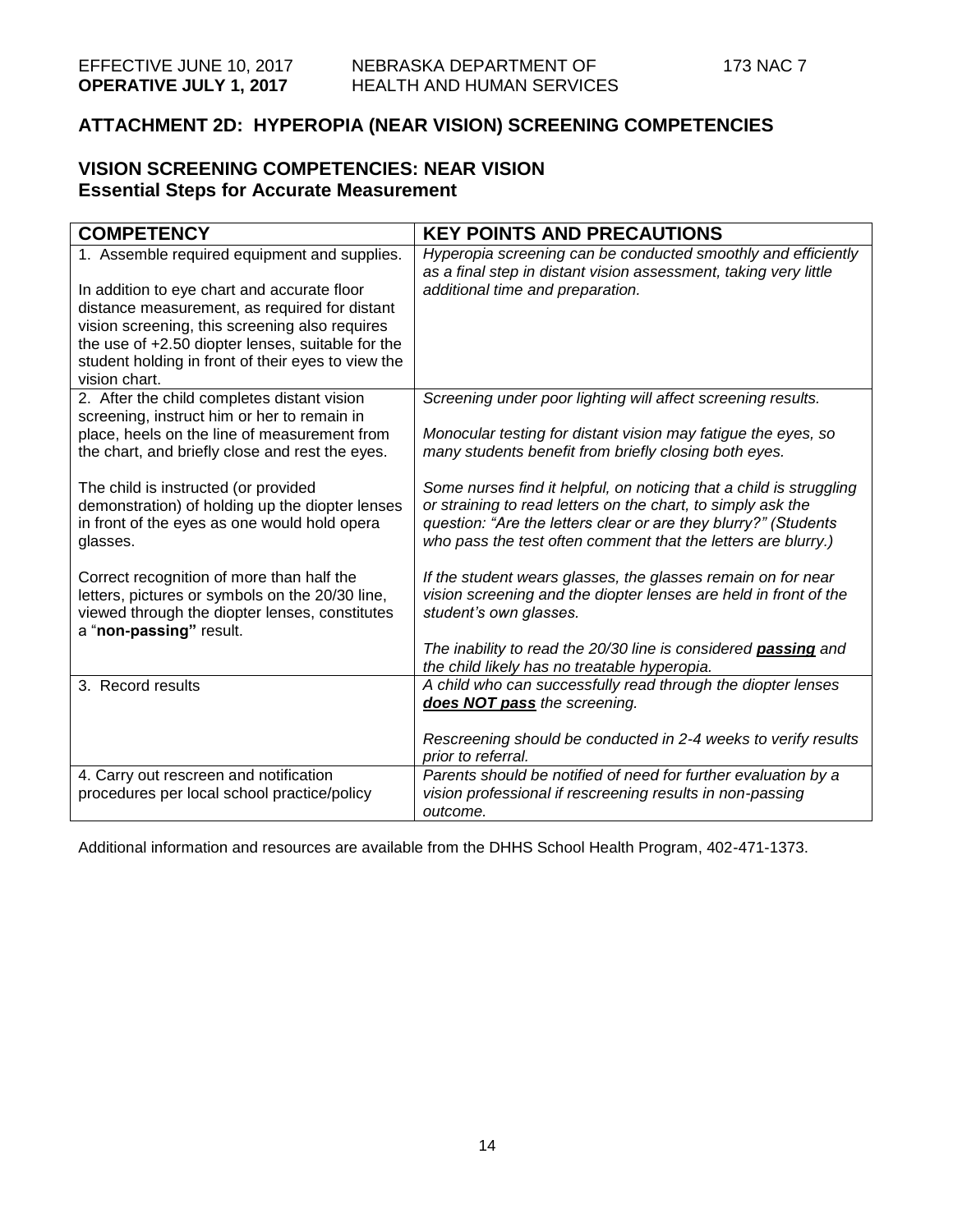# **ATTACHMENT 2E: DENTAL SCREENING COMPETENCIES**

## **DENTAL SCREENING COMPETENCIES Essential Steps for Accurate Measurement**

| <b>COMPETENCY</b>                                                                                                                                                                | <b>KEY POINTS</b>                                                                                                                                 |
|----------------------------------------------------------------------------------------------------------------------------------------------------------------------------------|---------------------------------------------------------------------------------------------------------------------------------------------------|
| 1. Plan for a smooth flowing screening                                                                                                                                           | Coordinate scheduling of dental screening with building                                                                                           |
| activity: Notify families of dental                                                                                                                                              | administrators and teachers. If efficiently organized for traffic                                                                                 |
| screening day. Plan logistics of student                                                                                                                                         | flow, each inspection will take one minute or less.                                                                                               |
| flow.                                                                                                                                                                            |                                                                                                                                                   |
|                                                                                                                                                                                  | If available, for infection control purposes, team each screener                                                                                  |
|                                                                                                                                                                                  | with a person to record results of inspection for each student.                                                                                   |
|                                                                                                                                                                                  | Try to avoid screening immediately after a meal or snack. If<br>necessary offer sugar free gum to help remove food particles<br>before screening. |
| 2. Assemble necessary supplies and                                                                                                                                               | A good light source is essential: An LED light source is                                                                                          |
| equipment:                                                                                                                                                                       | preferred!                                                                                                                                        |
| Good light source (flashlight or goose-                                                                                                                                          |                                                                                                                                                   |
| necked lamp)                                                                                                                                                                     | Tongue blades are used to move tongue or cheek as needed to                                                                                       |
| Gloves<br>$\bullet$                                                                                                                                                              | see teeth; discard after each student, and used at the discretion<br>of the screener.                                                             |
| Single-use disposable tongue blades<br>٠                                                                                                                                         |                                                                                                                                                   |
| (optional),<br>Trash can with liner,<br>$\bullet$                                                                                                                                |                                                                                                                                                   |
| Alcohol-based sanitizer.                                                                                                                                                         |                                                                                                                                                   |
| Student roster, pen, and writing surface                                                                                                                                         |                                                                                                                                                   |
| for each recorder at each station; or                                                                                                                                            |                                                                                                                                                   |
| alternative method for recording results.                                                                                                                                        |                                                                                                                                                   |
| Glove, or prepare for "no-touch"<br>3.                                                                                                                                           | Gloves are not required unless contact is to be made with                                                                                         |
| screening.                                                                                                                                                                       | student's skin, lips, teeth, or saliva. Most dental inspections will<br>not necessitate physical contact.                                         |
|                                                                                                                                                                                  | Change gloves as needed between students or after coming<br>into contact with anything that has touched skin, lips, teeth, or<br>saliva.          |
|                                                                                                                                                                                  | Masks are optional at the discretion of the screener.                                                                                             |
|                                                                                                                                                                                  | Hand sanitizer or hand washing between students is strongly<br>recommended if contact occurs, and/or between glove<br>changes.                    |
|                                                                                                                                                                                  | Prepare for proper disposal of all contaminated materials.                                                                                        |
| 4. The examiner positions him or herself in a<br>comfortable face-to-face position with the                                                                                      | Look for gross, obvious problems in this brief visual inspection.                                                                                 |
| child.                                                                                                                                                                           | See color plate examples of significant findings for comparison.                                                                                  |
| Ask child to open lips so outer surfaces of<br>teeth may be seen.                                                                                                                |                                                                                                                                                   |
| Have the child open mouth as wide as<br>possible for inspection of chewing and inner<br>surfaces of teeth. Child lifts and moves<br>tongue so screener can see inner, outer, and |                                                                                                                                                   |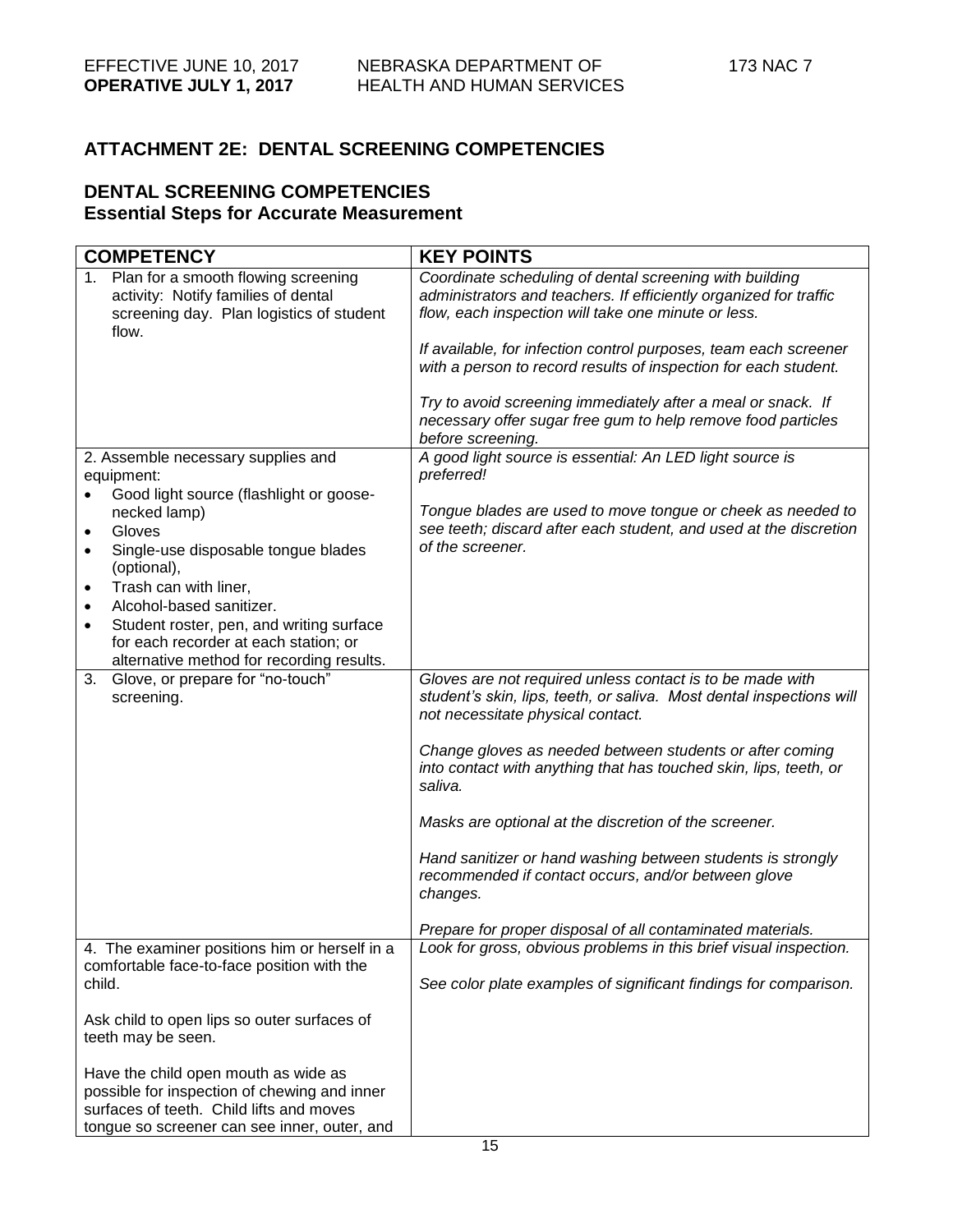| top surfaces of all teeth, or screener may use<br>tongue blade to gently maneuver tongue.<br>Utilizing light source, observe teeth and gums<br>for:<br>Areas where teeth appear to have holes<br>or obvious defects.<br>Unusually colored or stained teeth<br>$\bullet$<br>Gums for swelling, or abscess                                                                                                                                                                                                                 |                                                                                                                                                                                                                                                                                                                                                                               |
|--------------------------------------------------------------------------------------------------------------------------------------------------------------------------------------------------------------------------------------------------------------------------------------------------------------------------------------------------------------------------------------------------------------------------------------------------------------------------------------------------------------------------|-------------------------------------------------------------------------------------------------------------------------------------------------------------------------------------------------------------------------------------------------------------------------------------------------------------------------------------------------------------------------------|
| 5. Record results.<br>Assign student to one of the following<br>categories:<br>$0 = no$ obvious problems of the teeth. Regular<br>dental care is encouraged.<br>$1 =$ observable problems with the teeth in one<br>or two areas (quadrants). Parents are notified<br>of need for further dental care.<br>$2 =$ observable problems with the teeth in<br>three or more areas (quadrants) or urgent<br>needs such as pain, swelling, abscesses or<br>drainage. Parents notified of urgent need for<br>further dental care. | Indicate location of areas of concern by quadrant (upper right,<br>lower right, upper left, lower left) - oriented to the student's right<br>and left sides.<br>Incidental observations about the gums or oral mucosa are<br>noted and reported to the school nurse or communicated to<br>parents at the screeners' discretion.<br>Note date, and name of qualified screener. |
| 6. Carry out notification procedures per local<br>school practice/policy.                                                                                                                                                                                                                                                                                                                                                                                                                                                | Parents are notified of the need for further evaluation for "1" and<br>"2" results.<br>Urgent notifications should be made to parent if/when there are<br>severe changes to any teeth, any complaints of mouth or tooth<br>pain, and/or any areas of apparent swelling or drainage,<br>indicating possible active infection or injury.                                        |